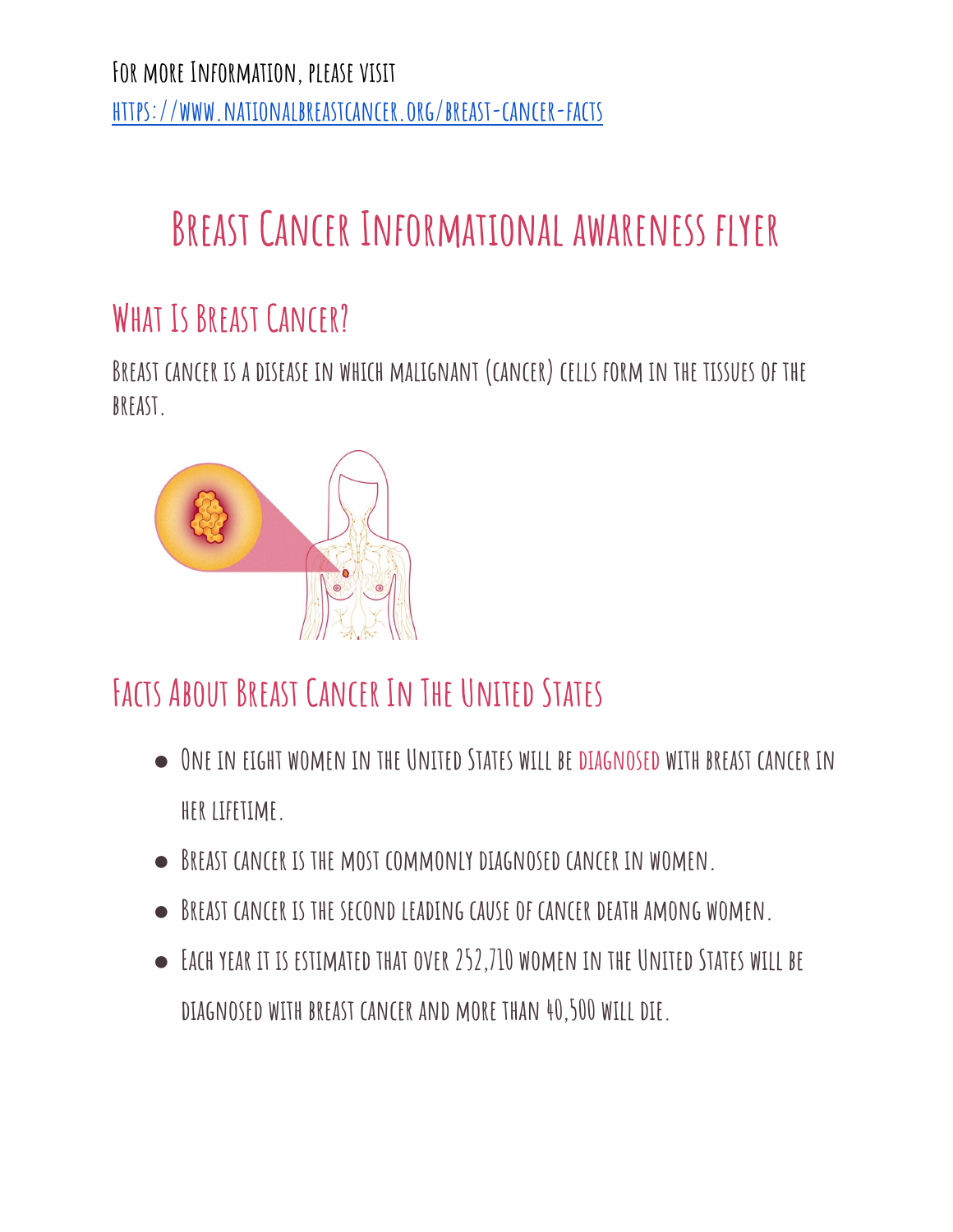#### **For more Information, please visit <https://www.nationalbreastcancer.org/breast-cancer-facts>**

- **● Although breast [cancer](http://www.nationalbreastcancer.org/male-breast-cancer) in men is rare, an estimated 2,470 men will be diagnosed with breast cancer and approximately 460 will die each year.**
- **● On average, every 2 minutes a woman is diagnosed with breast cancer and 1 woman will die of breast cancer every 13 minutes.**
- **● Over 3.3 million breast cancer survivors are alive in the United States today.**

# **AGlobal Burden**



**According to the World Health [Organization](http://www.who.int/en/), breast cancer is the most common cancer among women worldwide, claiming the lives of hundreds of thousands of women each year and affecting countries at all levels of modernization.**

#### GOOD NEWS ABOUT BREAST CANCER TRENDS

**In recent years, perhaps coinciding with the decline in prescriptive [hormone](http://www.nationalbreastcancer.org/breast-cancer-risk-factors) [replacement](http://www.nationalbreastcancer.org/breast-cancer-risk-factors) therapy after menopause, we have seen a gradual reduction in female breast cancer incidence rates among women aged 50 and older.Death rates from breast cancer have been declining since about 1990, in part due to better screening and early [detection,](http://www.nationalbreastcancer.org/early-detection-of-breast-cancer) increased awareness, and continually improving [treatment](http://www.nationalbreastcancer.org/breast-cancer-treatment) options.**